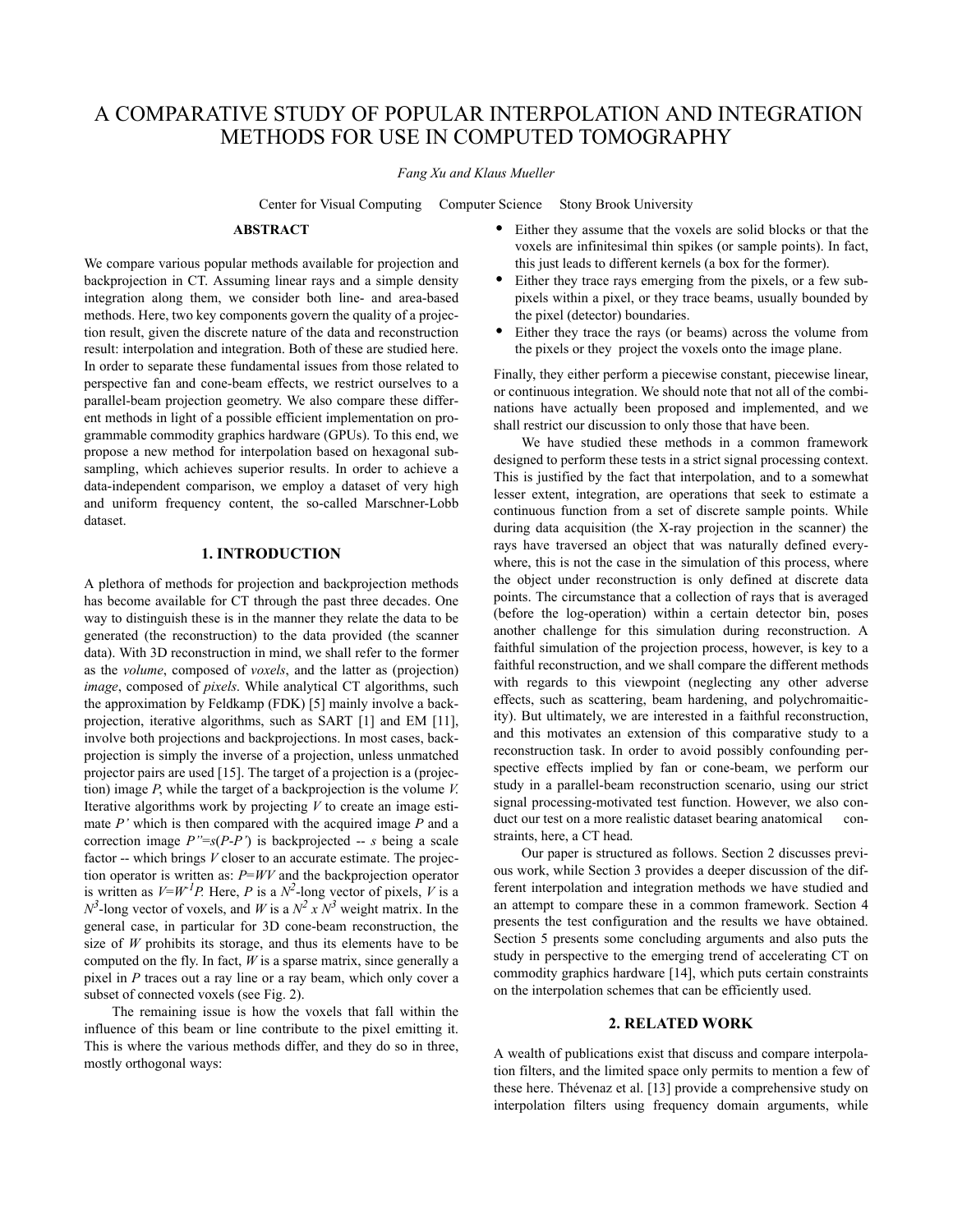Möller et al. [10] view this task from a numerical standpoint, via a Taylor series expansion. Siddon [12], Joseph [7], Herman [6], and Lewitt [8] have described interpolation and integration mechanisms that are frequently used in CT today. Other, more recent papers, have enhanced and augmented these basic approaches, and the reader is referred to [4] for a more complete list of references. CT reconstruction is in some ways similar to volume rendering, where the goal is to project a volume dataset for visualization purposes. A seminal paper with respect to the study and comparison of interpolation filters in the context of volume rendering was presented by Marschner and Lobb [9]. To conduct their comparison they designed a rigorous test function, now known as the Marschner-Lobb (ML) function, which has a near-uniform frequency content that extends very close to the Nyquist rate and is contained within that interval to 99.8%. Its equation is given here:

$$
\rho(x, y, z) = \frac{(1 - \sin(\pi z/2) + \alpha(1 + \rho_r(\sqrt{x^2 + y^2})))}{2(1 + \alpha)}
$$
  
\n
$$
\rho_r(r) = \cos\left(2\pi f_M \cos\left(\frac{\pi r}{2}\right)\right)
$$
\n(1)

Here,  $\alpha$ =0.25 and  $f_M$  controls the frequency bandwidth for a given volume size. We set it  $f_M$ =18, which provides the desired full frequency range for a volume size of  $128^3$  when  $-1 \le x, y, z \le 1$ .

A volume iso-surface rendering of the function, sampled into a volume of  $40^3$  with  $f_M$ =6 and rendered at an iso-value of 0.5 is shown in Fig. 1. The interpolation filter used in the rendering (using raycasting) was of good quality and only caused little aliasing, as is evident from the modest deformations at the sinusoid rims. Since in CT we are reconstructing an *estimate* of the volume dataset from a set of near-analytical projections, we



Figure 1: The Marschner-Lobb function

find it more useful to compare the reconstructed dataset with the true function in a numerical sense, via its RMS, and not via a visualization, which was done in the original ML work.

## **3. METHODS**

Fig. 2 illustrates various interpolation and integration strategies.

Although we only show the interpolation for the 2D case, for 3D rendering, the drawings would extend into 3D (which turns every linear interpolation into a bilinear interpolation).

- **•** The *slice-interpolated* method uses bilinear interpolation within each slice and integrates the results in a trapezoidal fashion. This is a 3D extension to Joseph's method [7] and is also the method our GPU projective-texture renderer employs [14]. Depending on the viewing angle, the sampling rate along the ray varies  $(1...\sqrt{2})$ , and so does the integration interval. One way to increase the integration quality is to use a more sophisticated quadrature method, such as Simpson's method along with an intermediate sample.
- **•** The *grid-interpolated* scheme can space the samples at the same distance, independent of viewing angle, usually at 1.0. Interpolation is commonly performed with a trilinear filter, and integration is again according to the trapezoidal rule.
- **•** The *box-line-integrated* scheme was proposed by Siddon [12]. This corresponds to a box interpolation filter (kernel) and a continuous integration (assuming a piecewise constant signal).
- **•** The *RBF-line-integrated* method (RBF=Radial Basis Function) was proposed by Lewitt [8] and is used in conjunction with a forward projection (splatting) of a pre-integrated kernel function. The integration is continuous, similar Siddon's method, since the kernel (usually a Gaussian or a Bessel function) is superior to a box, but also much wider, taking longer to project.
- **•** The *box-beam-integrated* method is an extension to Siddon's method, where now the entire box volume that falls inside the extended pixel boundaries is added to the integral. It still assumes an inferior box kernel, but it captures the width-integrating nature of the X-ray beam better than a line. The distance-driven method of [4] works along these lines.
- **•** Not shown is the so-called *pixel-driven* method (we call it *voxel-driven*) [6], where each voxel is projected to the screen and its contribution written to the nearest pixel or distributed with bilinear weighting among the four pixels in the screen square. The latter is similar to the splatting of a bilinear kernel.

Since the acquired data are proportional to the average to the beam of rays that end in a given detector bin, a beam-integrated method is at least potentially a better choice. We have just discussed the box-beam-integrated (distance-driven) method, which uses an underlying box filter. The task of computing the solid encapsulated within a beam is feasible to compute. It is more difficult to do so



figure, the empty dots are the pixels (from which the rays emerge), and the full dots are the final pixels stored -- the oversampled methods downsample the images obtained with the traced rays.

oversampled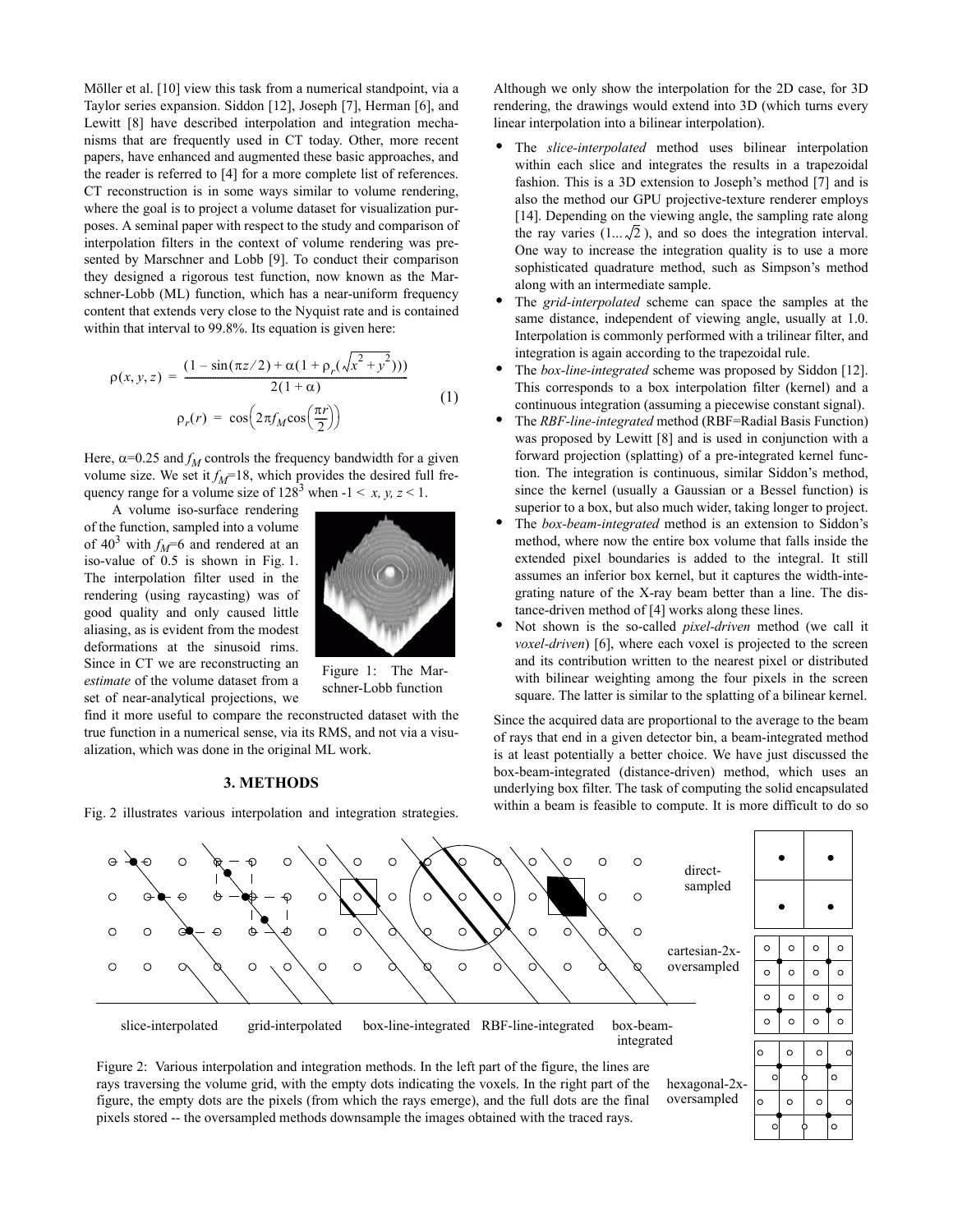for higher-order functions, although it can be done with the radially-symmetric functions, such as the RBF method, using a Summed-Area-Table [3]. An approximation of the beam-tracing that can use better interpolation kernels is to trace extra rays and then downsample the result, using some sort of lowpass filter tuned to the sampling rate of the output grid. The most obvious way is the *cartesian-2x-oversampled* scheme shown on the right side of Fig. 2. However, this requires the tracing of 4-times the number of original rays, which can be slow. A better solution in this regard is what we call the *hexagonal-2x-oversampled* scheme, which we propose as a new contribution in this paper. According to lattice theory [2], it can hold the same frequency content than the equivalent cartesian grid. For example, assuming a unit grid spacing for the *direct-sampled* case, the hexagonal grid would sample at  $1/\sqrt{3}$  along x and at 0.5 along y. This would require 29.3% less samples, that is, for a  $100^2$  grid, the cartesian scheme would require 40,000 rays, compared to 28,280 rays for the hexagonal scheme.

# **4. RESULTS**

We conducted both a projection and a reconstruction study to evaluate the performance of various interpolation and integration methods. All results are produced on a 2.2GHz dual core AMD Athlon PC with 1GB RAM.

## **4.1. Projection Study**

We generated both line-integrated and beam-integrated reference images from the ML dataset. The latter are produced by calculating 16 sub-rays for each detector element and box-filtering the values. Both types of reference images are computed by sampling the object function with a dense step size of 0.2 unit distances. A discretized 3D floating point dataset ( $128<sup>3</sup>$  resolution) sampled from the object function is used to generate all other projections. We measure the RMS error from different viewing angles, particularly focusing into oblique views in the range of 40° to 45°, where sliceintegrated schemes are prone to have artifacts due to their insufficient sampling rate along the ray direction from those views. Note that we compare all strategies in the beam-integrated study, but only line-integrated schemes in the other.

Fig. 3(a) and (b) plot the evaluation results from each strategy against line-integrated and beam-integrated reference images, respectively. We observed that in the line-integrated scanner projections study, Siddon's method (box-line-integrated scheme) produces overall better projections than all other methods, which we believe is partly due to its more accurate continuous integration path. Slice-interpolated approaches, while having less sampling density along the ray direction compared to grid-interpolated methods, have nevertheless similar image quality. The voxel-driven scheme with bilinear kernel has similar performance but suffers a severe deterioration in image quality at angles close to 45°. The blurry effect from the RBF-line-integrated method leads to a low score when compared to line-integrated scanner projections. Finally, we also observe that Simpson's integration does not help improve image quality for slice-integrated schemes.

While in the beam-integrated study, the RBF-line-integrated method using the Bessel kernel achieves the best image quality, slice-integrated methods and grid-integrated approach perform as just as good as Siddon's method. Also it helps to generate more accurate projections by computing extra rays for the ray-driven methods, where hexagonal-2x-oversampled and trilinear-2x-oversampled schemes surpass the cartesian-2x-oversampled scheme. If the trapezoidal integration is replaced by Simpson's rule in sliceintegrated and hexagonal-2x-oversampled schemes, further improvement on image quality can be obtained. However, oversampling in the object space via computing intermediate slices has little impact for slice-interpolated approaches. Similarly, the voxeldriven scheme with the bilinear kernel yields results close in quality to Siddon's method, except at views around 45°.

#### **4.2. Reconstruction Study**

We employed the Simultaneous Algebraic Reconstruction Technique (SART) as our test algorithm to perform this study. In addition to the ML dataset, a human CT skull volume is also used for evaluation (the chart for skull volume is not shown here due to space constraint). Both datasets are discretized into a grid of  $128<sup>3</sup>$ , while 80 views of reference images of  $128^2$  detector elements are acquired uniformly within 360 degrees. A relaxation parameter of 0.1 and 20 iterations are applied throughout the experiment. Both line-integrated and beam-integrated reference images are generated for the ML study, while only line-integrated references are derived for the human CT skull study. Fig 3. (c) and (d) demonstrate the performance of all methods for the ML dataset in the line- and beam-integrated settings, respectively.

We notice that the slice-integrated schemes have at least comparable performance with Siddon's method and the grid-integrated method, in terms of both reconstruction quality and convergence speed. Similar to the projection study, given beam-integrated scanner projections, over-sampling on the detector plane helps to reduce the error, and here the hexagonal-2x-oversampled scheme outperforms the cartesian-2x-oversampled scheme, and even the RBF-line-integrated method. In contrast, there does not appear to be an advantage in applying Simpson's rule over the trapezoidal integration.

# **5. CONCLUSIONS**

Our evaluation study demonstrates that the slice-interpolated schemes have projection and reconstruction performances comparable to those of the grid-interpolated and box-line-integrated schemes, despite the reduced and non-uniform sampling rates. The hexagonal-2x-oversampled scheme we have proposed in this paper, in fact performs better than the cartesian-2x-oversampled scheme, yet costs less computational effort.

As mentioned above, one goal of our study was to also provide some guidance with respect to the quality of interpolation and integration schemes commonly used in fast GPU-based CT implementations. Here, the slice-interpolated schemes are the most convenient to use in this setting, and we have just seen that they do not lag behind in quality. Thus, this study provides ample assurance for this choice.

## **6. ACKNOWLEDGEMENTS**

This work was partially funded by NIH grant R21 EB004099- 01 and Agard Lab, Department of Biochemistry and Biophysics, University of California at San Francisco.